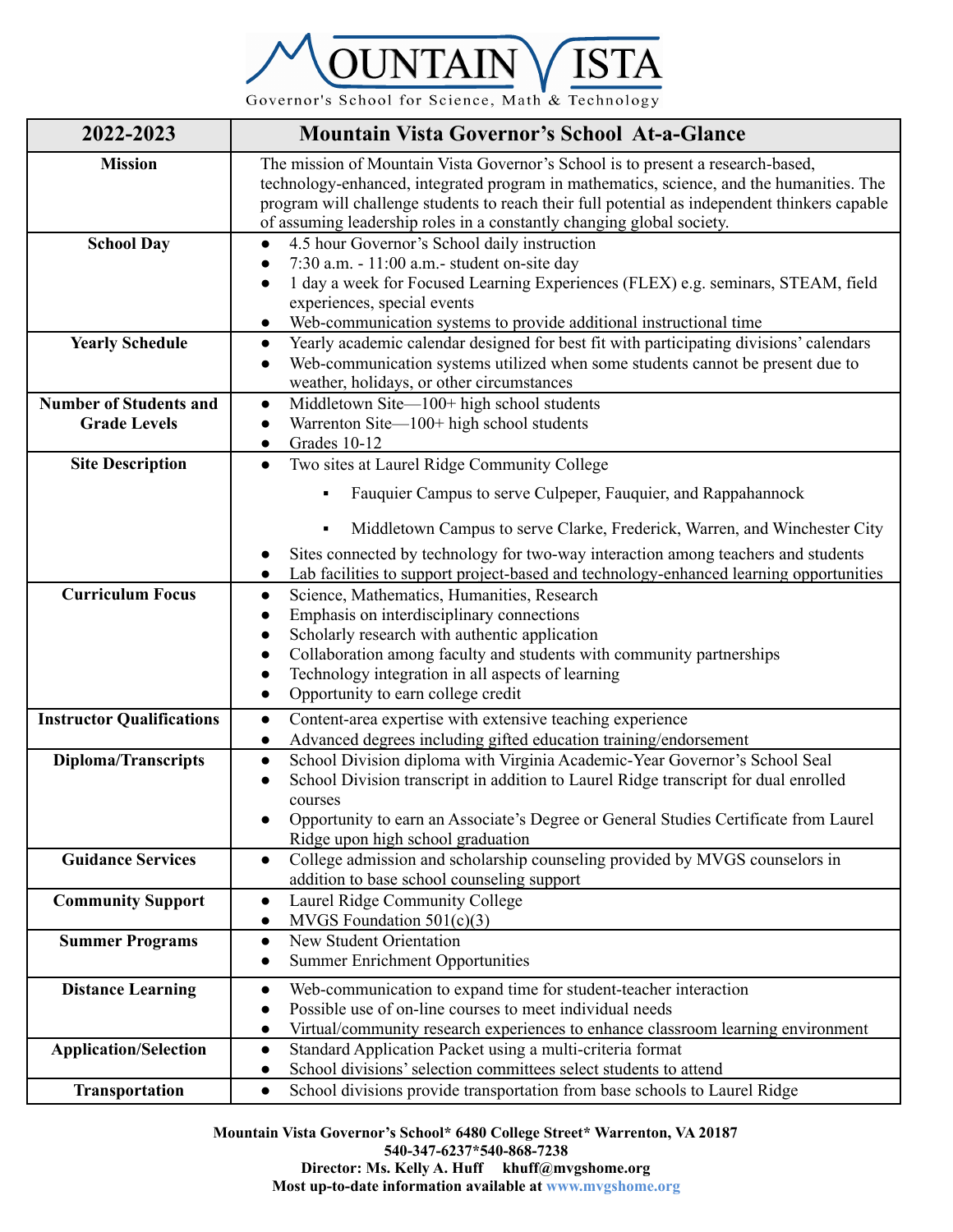## **MVGS Three-Year Program/Program of Studies**

Rising  $10<sup>th</sup>$  graders will attend MVGS for three years and will choose the science strand option during the  $10<sup>th</sup>$ grade year.

Several courses may be available to be dual enrolled for college credit through Laurel Ridge. See the course descriptions below.

Prerequisites: Geometry; Algebra II (prerequisite for Math Analysis) Co-requisites: General Biology

|                        | Math      | Science                | <b>Humanities</b>      | Research                 |
|------------------------|-----------|------------------------|------------------------|--------------------------|
| 10 <sup>th</sup> Grade | MVGS Math | <b>MVGS</b> Collegiate | <b>MVGS Humanities</b> | MVGS Research 1:         |
|                        | Analysis  | Chemistry              | $10$ /English 10       | Introduction to Research |

MVGS offers two science focus options for second- and third-year students—typically  $11<sup>th</sup>$  and  $12<sup>th</sup>$  graders: Physics/Engineering or Biology/Life Science.

## **Option I: Physics/Engineering Focus**

Prerequisites: Math Analysis

|              | Math          | Science                | Humanities           | Research and Elective               |
|--------------|---------------|------------------------|----------------------|-------------------------------------|
| $11th$ Grade | <i>MVGS</i>   | MVGS Physics1:         | <i>MVGS</i>          | MVGS Computer Science 1 or          |
|              | Calculus 1    | <b>Mechanics</b>       | <b>Humanities</b>    | MVGS Psychology and MVGS            |
|              |               |                        | $11$ /English $11$   | Research 2: Individual Research     |
|              |               |                        |                      | Project                             |
| $12th$ Grade | <i>MVGS</i>   | <b>MVGS Physics 2:</b> | <i>MVGS</i>          | <b>MVGS</b> Computer Science 1 or 2 |
|              | Calculus 2/3: | Electricity and        | Humanities 12/       | or MVGS Psychology                  |
|              | Multivariable | Magnetism              | <b>US</b> Government | and MVGS Research 3: Capstone       |
|              |               |                        |                      | Project                             |

## **Option II: Biology/Life Science Focus**

Prerequisites: Math Analysis, General Biology, Chemistry Co-requisites: recommend Physics either year

|                    | Math              | Science                | Humanities           | Research and Elective           |
|--------------------|-------------------|------------------------|----------------------|---------------------------------|
| <b>Second Year</b> | <i>MVGS</i>       | <i>MVGS Biology 1:</i> | <i>MVGS</i>          | MVGS Computer Science 1 or      |
| $11th$ Grade       | <b>Statistics</b> | Collegiate Biology     | Humanities 11        | MVGS Psychology and MVGS        |
|                    |                   |                        | /English 11          | Research 2: Individual Research |
|                    |                   |                        |                      | Project                         |
| <b>Third Year</b>  | <i>MVGS</i>       | <i>MVGS Biology 2:</i> | <i>MVGS</i>          | Computer Science 1 or 2 or      |
| $12th$ Grade       | Calculus 1        | <b>Advanced Topics</b> | Humanities 12/       | MVGS Psychology and MVGS        |
|                    |                   |                        | <b>US Government</b> | Research 3: Capstone            |
|                    |                   |                        |                      | Project                         |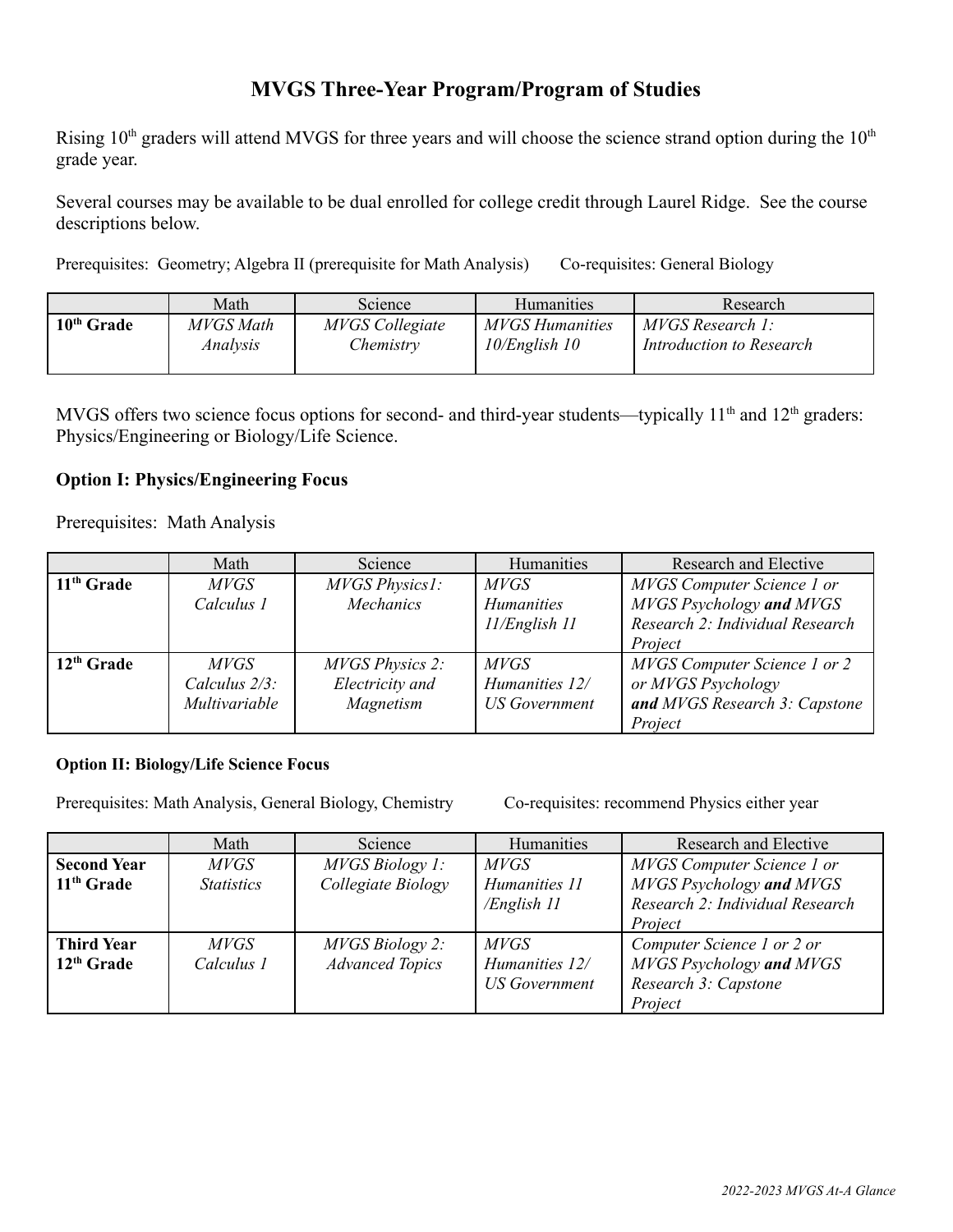| <b>Courses Offered</b>                       | <b>AP Test Option</b>    | <b>Graduation</b><br><b>Credit</b> | <b>Dual Enrollment</b><br>Option |
|----------------------------------------------|--------------------------|------------------------------------|----------------------------------|
| <b>MVGS Collegiate Chemistry</b>             | <b>AP</b> Chemistry      | Science                            | CHM 111-112                      |
| <b>MVGS Physics 1: Mechanics</b>             | AP Physics C / Mech AP   | Science                            | <b>PHY 241</b>                   |
| MVGS Physics 2: Electricity<br>and Magnetism | AP Physics C/ Elect. & M | Science                            | <b>PHY 242</b>                   |
| MVGS Biology 1: Collegiate<br><b>Biology</b> | <b>AP Biology</b>        | Science                            | BIO 101-102                      |
| MVGS Biology 2: Advanced<br><b>Topics</b>    | $AP+$                    | Science                            | BIO 150 & 270                    |
| <b>MVGS Math Analysis</b>                    | No                       | Math                               | Not offered                      |
| <b>MVGS Calculus 1</b>                       | <b>AP Calculus AB</b>    | Math                               | <b>MTH 263</b>                   |
| MVGS Calculus 2/3                            | <b>AP Calculus BC</b>    | Math                               | MTH 264 & 265                    |
| <b>MVGS Statistics</b>                       | <b>AP Statistics</b>     | Math                               | <b>MTH 245</b>                   |
| MVGS Computer Science 1/<br>Research 2       | AP Computer Science A    | Elective                           | CSC 221 & 222                    |
| MVGS Computer Science 1/<br>Research 3       | AP Computer Science A    | Elective                           | CSC 221 & 222                    |
| MVGS Computer Science 2/<br>Research 3       | $AP+$                    | Elective                           | CSC 202 & 205                    |
| MVGS Humanities 10/<br>English 10            | No                       | English                            | <b>HUM 201 &amp; ENG</b><br>111  |
| <b>MVGS Humanities</b><br>11/English 11      | *AP Language and Comp.   | English                            | <b>HUM 216 &amp; ENG</b><br>111  |
| <b>MVGS US Humanities</b><br>12/Govt         | <b>AP</b> Government     | US<br>Government                   | PLS 241 & 135                    |
| MVGS Psychology/<br>Research 2               | AP Psychology            | Elective                           | Not offered                      |
| MVGS Psychology/<br>Research 3               | <b>AP Psychology</b>     | Elective                           | Not offered                      |
| <b>MVGS</b> Research 1                       | N <sub>0</sub>           | Elective                           | Not offered                      |

MVGS Academic Advisory Board recommendation is that courses earn weighted high school credit based on local division weighting policy/procedures, given the collegiate level/focus of MVGS courses. Be advised that students sign up for Advanced Placement (AP) testing through their base school counseling/testing departments, not through MVGS, if desiring that option. \*Please see course descriptions below to ensure the course provides AP examination

compatibility/preparation.\*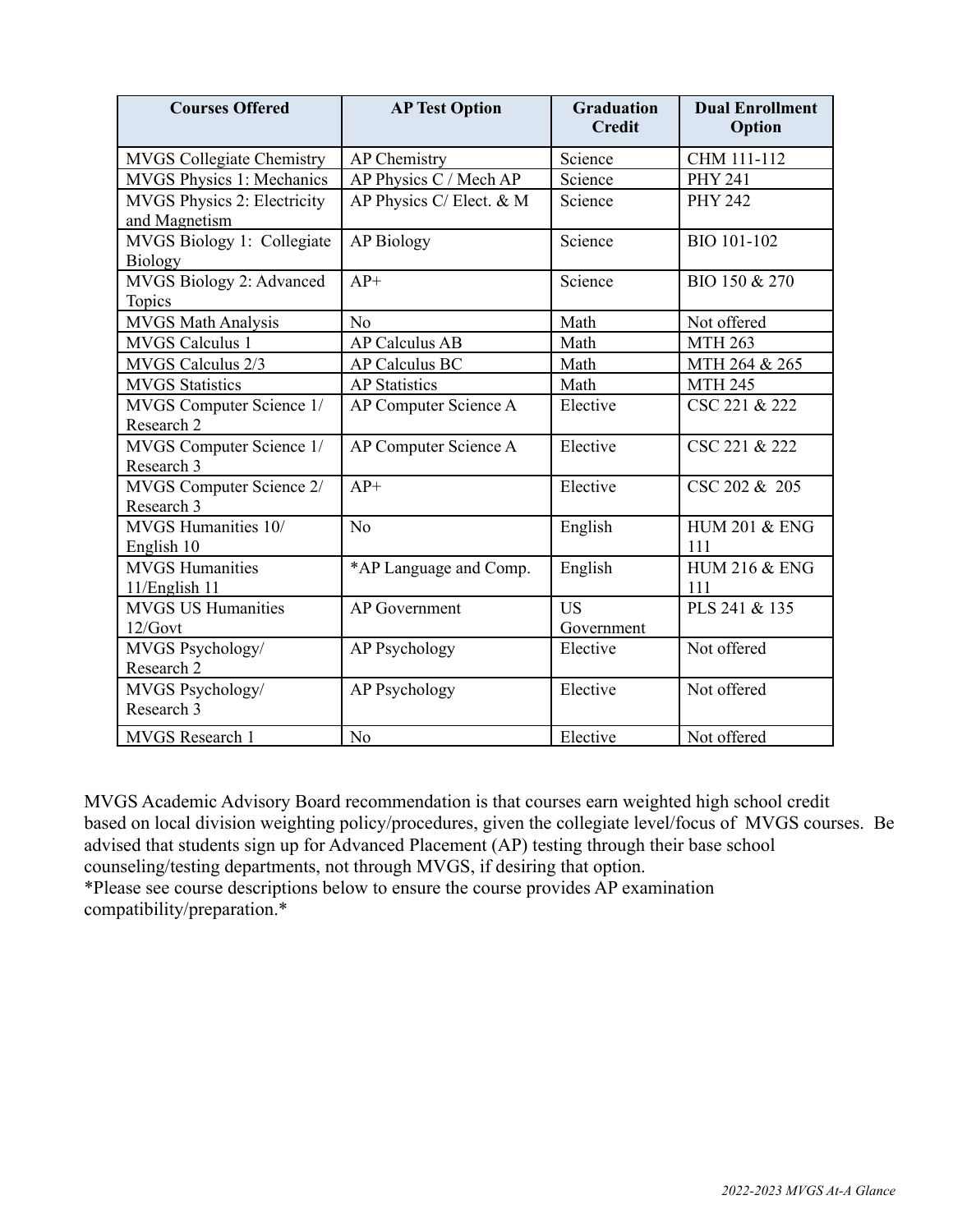## **Mountain Vista Governor's School Course Descriptions**

**MVGS Collegiate Chemistry** Collegiate Chemistry is an introductory college chemistry course. The curriculum is laboratory based and includes study in matter and measurement, atoms, molecules, ions, ionic and covalent bonding. Second semester includes study in liquids and solids, solutions, chemical kinetics, chemical equilibrium, and acids and bases. Upon successful completion of the course, students may be capable of and suited for the Advanced Placement (AP) Chemistry examination. Dual enrollment option is provided in CHM 111 (fall) and CHM 112 (spring)

**MVGS Physics 1: Mechanics** Physics 1 is a calculus-based, first-year physics course. The primary focus of study will include the topics of Newtonian Mechanics and Thermodynamics. Inquiry-based laboratory investigations include extensive integration of technology. This course is integrated with MVGS Calculus 2. Upon successful completion of the course, students may be capable of and suited for the AP Physics C (Mechanics) examination. Dual enrollment option is provided in PHY 241 (full year).

**MVGS Physics 2: Electricity and Magnetism** Physics 2 is a calculus-based, second-year physics course. Inquiry is stressed and laboratory investigations incorporate extensive integration of technology. The primary focus of study will include the topics of Electricity and Magnetism and Modern Physics. This course is integrated with MVGS Calculus 2/3. Upon successful completion of the course, students may be capable of and suited for the AP Physics C (Electricity & Magnetism) examination. Dual enrollment option is provided in PHY 242 (full year).

**MVGS Collegiate Biology** Collegiate Biology is the equivalent of a two-semester college introductory biology course for biology majors. The curriculum is laboratory based and includes extensive integration of laboratory technology. Major units of study include Cell Processes, Ecology, Evolution and Genetics and Information Transfer. Upon completion of the course, students may be capable of and suited for the AP Biology examination. Dual enrollment option is provided in BIO 101 (fall) and BIO 102 (spring).

**MVGS Biology 2: Advanced Topics** Biology 2 is a second-year college biology course which ties together biological principles with social and ethical implications. Students will explore advanced topics which may include ecology and microbiology. This course extends beyond the AP level. Dual enrollment option is provided in BIO 150 (fall) and BIO 270 (spring)

**MVGS Math Analysis** Math Analysis develops students' understanding of algebraic, trigonometric, exponential, logarithmic and transcendental functions, and parametric and polar equations. Investigating real world data will enhance the understanding of realistic applications through modeling. Graphing calculators and computers and other appropriate technological tools will be used to assist students. This course serves as the prerequisite for MVGS Calculus and MVGS Statistics. Dual enrollment and AP testing options are not provided.

**MVGS Calculus 1** Calculus 1 is a rigorous course in calculus with analytic geometry. Topics include concepts and applications of differential and integral calculus and an introduction of elementary differential equations. Upon successful completion, students may be capable of and suited for the Calculus AB AP examination. Dual enrollment option is provided in MTH 263 (full year).

**MVGS Calculus 2/3** The course is a fast-paced calculus course which includes multivariable calculus. Topics include concepts and applications of integral calculus and an introduction of elementary differential equations, methods of integration, sequences and series, power series, Taylor and Mclauren series, study of polar and parametric functions, three-dimensional analytical geometry, vector analysis, vector functions, multivariate functions, partial derivatives, optimization, double and triple integrals. Upon successful completion, students may be capable of and suited for the Calculus BC AP examination. Dual enrollment option is provided in MTH 264 (fall) and MTH 265 (spring).

**MVGS Statistics** This course is a study of descriptive and analytical statistics. Students will learn and apply four broad conceptual themes which include exploring data, planning a study, anticipating patterns, and statistical inference. Students will use statistics as a tool to predict, investigate, and analyze a variety of statistical and research problems. Upon successful completion, students may be capable of and suited for the Statistics AP examination. Dual enrollment option is provided in MTH 245 (full year).

**MVGS Humanities 10: Early Humanities / English 10** Examines the values and expression of ideas of selected western and non-western cultures from prehistory up to the 1300s, integrating the arts, literature, religion, and philosophy within the context of history. Students will earn one English credit, which will meet the requirement for English 10, including the Virginia Standards of Learning requirements. This course also introduces and prepares students to/for the critical processes and fundamentals of writing in academic and professional contexts. AP testing option is not provided. Dual enrollment option is concurrently provided in HUM 201 and ENG 111.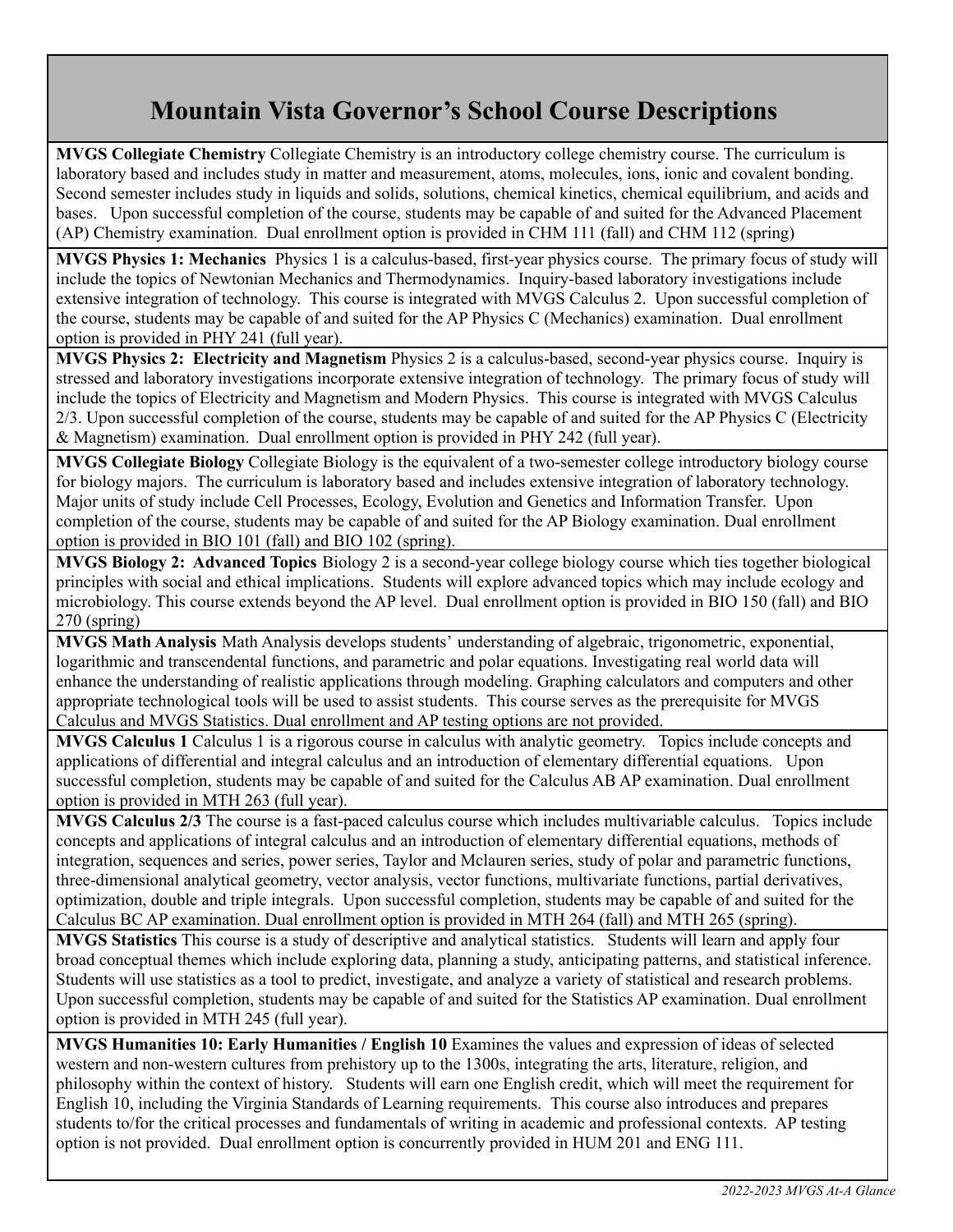**MVGS Humanities 11: Introduction to Non-Western Cultures/English 11** Introduces students to beliefs, historical developments, and forms of creative expression that have shaped cultures in regions outside Europe and Northern America. Studies the cultures, values, creative expressions, and historical development of selected non-western regions of the world. This course also introduces and prepares students to/for the critical processes and fundamentals of writing in academic and professional contexts. Students will earn one English credit, which will meet the requirement for English 11, including the Virginia Standards of Learning requirement. Dual enrollment only option is concurrently provided in HUM 216 and ENG 111.

**MVGS Humanities 12: Political Philosophy and US Government** Humanities 12 introduces students to the key philosophies, institutions, policies, and behaviors political systems. Students will learn to apply disciplinary reasoning to assess the causes and consequences of political events, interpret data to develop evidence-base arguments, and defend political positions and solutions while cultivating ethical dispositions and leadership skills which can be applied to contemporary, domestic, and international problems. Students will earn one US Government credit, which will meet the requirements for Virginia & US Government per the VDOE. Upon successful completion of the course, students may be capable of and suited for the AP Exam in United States Government and Politics. Dual enrollment option is provided in PLS 241 (fall) and PLS 135 (spring).

**MVGS Research 1: Introduction to Research** The students' review of literature, analysis of arguments, and evaluation of experiment designs will enable them to explore basic research components. The students will use statistical and technological tools to organize and integrate information, design studies and experiments, gather data, and plan individual research projects. AP and dual enrollment options are not available.

**MVGS Psychology/Research 2 or Research 3** Students are introduced to the systematic study of the behavior and mental processes of human beings and other animals. The course covers the scientific study of behavior and mental processes, research methods, biological bases of behavior, sensation and perception, developmental psychology, learning, memory, thinking, intelligence, personality, social psychology, and psychological disorders and treatment. Upon successful completion, students may be capable of and suited for the AP Psychology Exam. Dual enrollment option is not provided

**11<sup><sup>th</sup> Grade: Research 2--The MVGS Independent Research Project is included in the psychology elective for juniors.**</sup> Students will apply principles of effective research by engaging in academic and scientific research through quantitative studies utilizing laboratory experiments, field studies, interviews, and/or surveys. Students will develop oral, written, and technological skills through the presentation and publication of their research.

12<sup><sup>th</sup> Grade: Research 3--The MVGS Capstone Project is included in the psychology elective for seniors. Students will</sup> develop and implement a plan to address a current issue, conduct research for competition and/or publication, compete in engineering design fairs and/or challenges, or participate in an internship. These activities may further extend the MVGS Independent Research Project or initiate new projects. Further individualized options are possible but will require formal faculty approval. AP and dual enrollment options are not provided for Research 2 & 3.

**MVGS Computer Science 1/ Research 2 or Research 3** Fall semester introduces problem solving and implementation of solutions using a high-level language, Python, in a structured programming environment. Spring semester focuses on problem solving methods using object-oriented programming with the Java language. Upon successful completion, students may be capable of and suited for the Computer Science AAP examination. Dual enrollment option is provided in CSC 221 (fall) and 222 (spring).

**11th Grade: Research 2--**The MVGS Independent Research Project is included in the CS elective for juniors. Students will apply principles of effective research by engaging in academic and scientific research through quantitative studies utilizing laboratory experiments, field studies, interviews, and/or surveys. Students will develop oral, written, and technological skills through the presentation and publication of their research.

12<sup><sup>th</sup> Grade: Research 3--The MVGS Capstone Project is included in the CS elective for seniors. Students will develop</sup> and implement a plan to address a current issue, conduct research for competition and/or publication, compete in engineering design fairs and/or challenges, or participate in an internship. These activities may further extend the MVGS Independent Research Project or initiate new projects. Further individualized options are possible but will require formal faculty approval. AP and dual enrollment options are not provided for Research 2 & 3.

**MVGS Computer Science 2/ Research 2 or Research 3** Fall semester examines data structures (including sets, strings, stacks, queues, arrays, records, files, linked lists, and trees), abstract data types, and algorithm analysis (including searching and sorting methods), and objects. Hands-on work is performed in the C++ language. Spring semester examines the hierarchical structure of computer architecture, focusing on multi-level machine organization and using a simple assembler language to complete programming projects. Included are processors, instruction, execution, addressing techniques, data representation and digital logic.This course extends beyond the AP level. Dual enrollment option is provided in CSC 202 (fall) and 205 (spring).